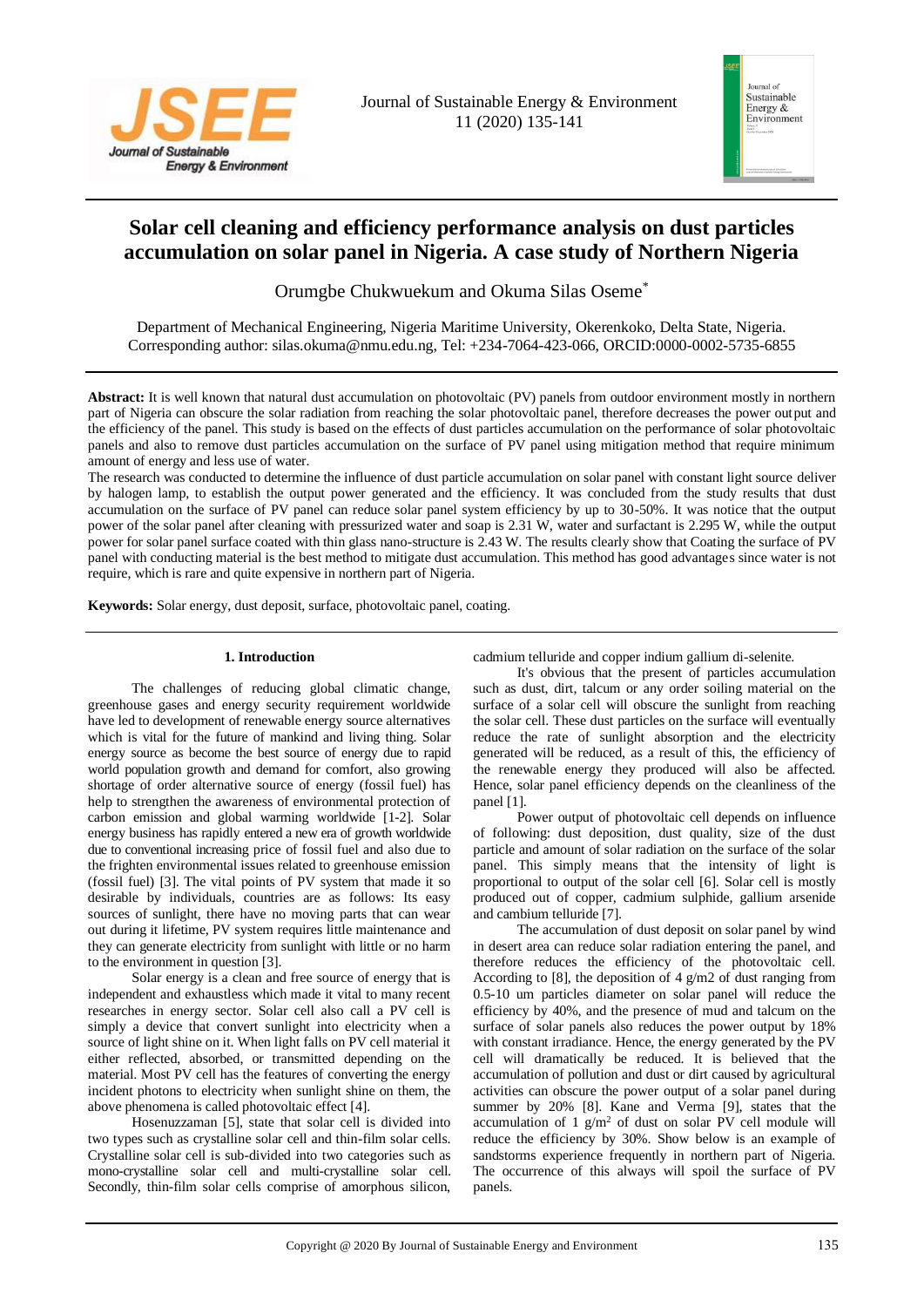In order to achieve an optimal performance of the solar panel, it is necessary to clean the solar panel periodically to eliminate the dirt accumulated there upon. Also, power output loss depends on dust, dirt and debris which the solar panel has accumulated over a certain period of time. To eradicate the above problems or improve the efficiency of PV cell or solar cell, certain mitigation approach or technique needs to be in place.

Ghazia et al. [10] state that different climatic zones have different mitigation method as such panels should be clean with appropriate method in line with the environment in question in order to maintain the efficiency performance of the solar cell effectively. Furthermore, it is necessary to investigate the following, details about PV cell, details about PV cell efficiency, effects of dust accumulation on PV cell performance and efficiency.

Due to the introduction of photovoltaic cell, consumers are able or opportune to generate electricity in pure, quiet and reconcilable way. Photovoltaic cells are devices that convert light energy directly into electricity without emitting any pollutant such as air and water pollutant into the environment. Photovoltaic are often called solar cell since their source of light energy is generally the sun. The name photovoltaic is divided into two, photo which means light and voltaic which mean generating electricity.

PV cells produce electricity directly by converting direct sunlight in PV system without creating any pollutants that is harmful to the environment. PV array system are made of multiple PV module arrange in series or parallel and a PV module include a PV cell in parallel or series. The diagram of a PV cell, module and array is shown below. Through PV effect, PV cell absorbs protons when sunlight shines on it and produces free electrons [5].

When sunlight shine on the surface of a semiconductor materials it might be absorb, reflected or transmitted mainly converting the energy of incident photons into electricity and the liberated electrons is allowed to move across the crystal based on the principle of conservation of momentum and energy. This phenomenon is called photovoltaic effect [4].

In other for a photovoltaic energy conversion to take place effectively, the process must undergo four important steps together simultaneously. These steps are:

• Electrons and hole pairs charge carriers must be created principally by breaking the bond in between the atoms.

• Before recombination must take place, they will be separation of oppositely free.

• Suitable material must be used for the photovoltaic system for easy absorption of photons.

• They must be movement of charge carriers through electric contacts that will pass through an external circuit to generate current [11].

Dharmadasa [11] state that once any of these four steps are omitted, the device will show low photovoltaic energy conversion or the photovoltaic activity will be zero. Selecting the right materials and putting them together in a suitable device structure for the four stages to take place simultaneously is a taxing task in PV research.

The overall aim of this research is to remove dust particles deposition or accumulationon solar panels using different mitigation method and its effects on the PV system in order to improve the efficiency/performance of a solar cell in northern part of Nigeria. This research paper is based on natural phenomena that adversely or propitious affects the efficiency of photovoltaic cell devices. The accumulation of dust water, stain, carbon emission, pollen from agricultural sectors according to [10] on solar panel reduces the performance of the solar device.

### **2. Material and Methodology**

The experimental setup comprises of a solar photovoltaic panel (rated 5W), halogen lamp (rated 230V, 500W (Max)) was used as source of light suspended by retort stand and clamps and electric circuit system which comprises of dc voltmeter and dc ammeter connected in series. The solar photovoltaic module used is made up of silicon mono-crystalline cells and the dimensions of the solar panel were 265mm by 200mm by 25mm with each cell having an area of 5cm<sup>2</sup> . The set up was installed in an indoor lab and the radiation light was supply by the halogen lamp. The position of the halogen lamp was varied depending on the experimental requirements. M2000 fibre optic power meter or photo-radiometer was used to measure the irradiation on the solar photovoltaic panel. System load was varied also by using different resistors (rheostat) and the current and voltage reading was measure using analogue multimeter. Shown in below is the schematic representation of the system parameters used.



**Figure 1.** Block diagram representing the schematic of the system with the halogen lamp.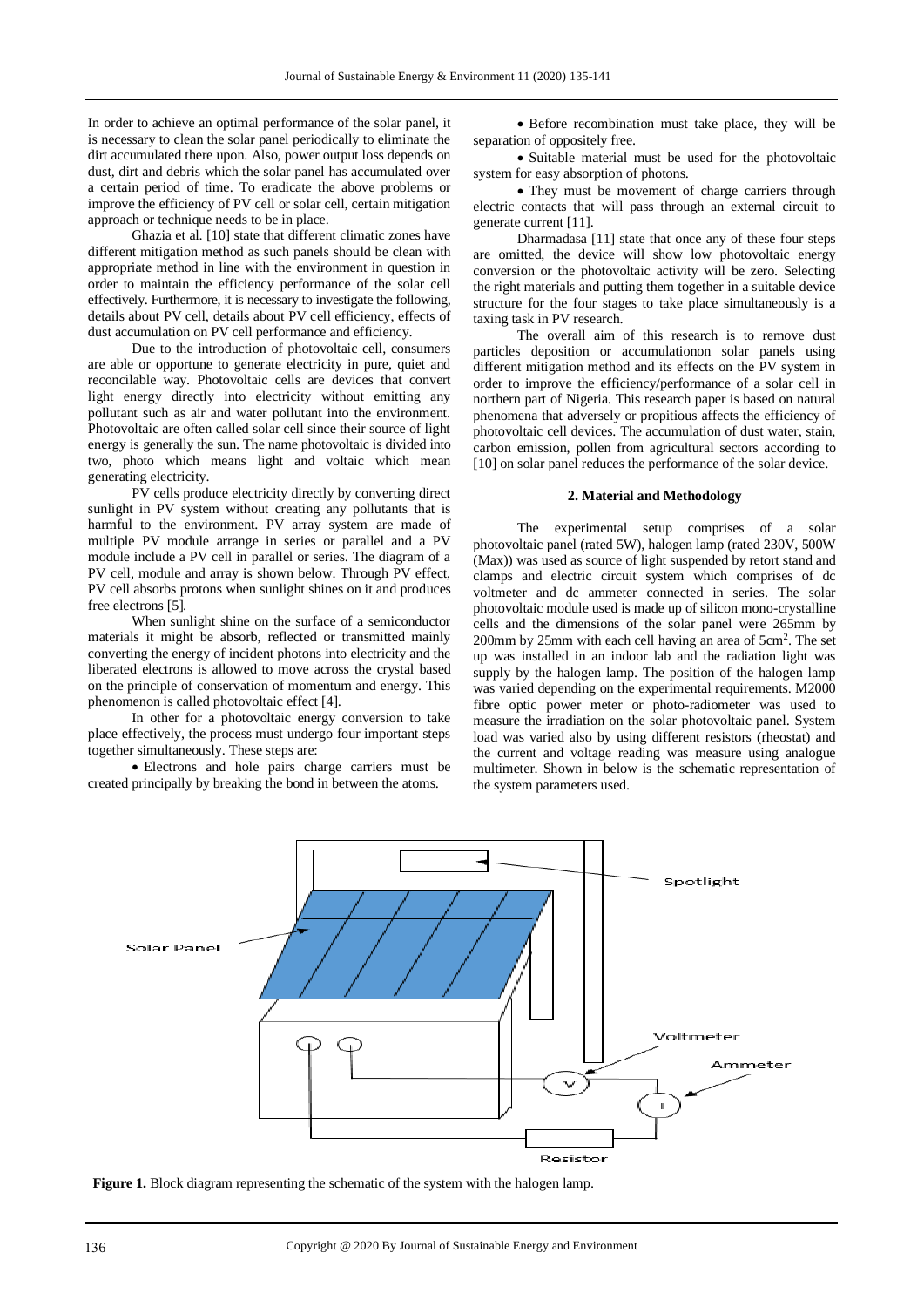

**Figure 2.** The solar PV panel.

The experiment were conducted by applying sample of dust and mud particles from Gombe in northern part of Nigeria on the surface of solar PV panel. Another experiment were also conducted with clean solar PV panel before cleaning and after cleaning in order to quantify the effects of dust and mud on the performance of the photovoltaic panel. During the experiment, the distance between the solar photovoltaic panel and halogen lamp used and also resistance was varied in order evaluate, analynised and develop I-V characteristics of the solar panel. The diagram below shows the solar panel made of silicon monocrysta used and the specification.

## **Specification of the PV module used**

- 1. PV modelSunstore-5/12
- 2. Rated power at STC (Wp) 5W
- 3. Open circuit voltage (VOC) 21.5V
- 4. Short circuit current (ISC) 0.32A
- 5. Voltage at max power (V) 17.5V
- 6. Current at max power (IMP) 0.29A
- 7. Dimensions:265mm×200mm×25mm
- 8. Max system voltage 1000V
- 
- 9. Weight  $0.75\text{kg}$ <br>10. Power tolerance  $+3\%$ 10. Power tolerance
- 11. Numbers of cells 72

In this investigation, dust and mud particles sample from Nigeria were deposited on the surface of the solar panel. Since the test was carried out in indoor lab the use of natural dust deposition was avoided. The dust and mud were spread manually on the surface of the solar panel because it might not be well distributed on the surface if the natural way of dust accumulation is used since the experiment has been carried out in indoor lab and also since it would be exposed to the environment the effect of wind may affect the uniformity of the distribution which will in turn give wrong result of the principal aspect of the dust effects.

In all the tests, output voltage and current produced by the solar photovoltaic panel were measured by varying the resistance (rheostat). This measurement was conducted for clean solar panel, solar panel accumulated with dust particles and finally solar panel soil with mud particles. Throughout the experiment, only one halogen lamp was used and the irradiation were measured for different point on the solar panel by varying the distance between the halogen lamp and the surface of solar PV panel. This measurement between solar panel and halogen were taking from different position to examine the distribution of irradiation on the panel and also the effect.

Experiments were conducted again to determine the influence of cleaning on the performance of photovoltaic cell. In the first test, solar cell soil with dust particles was kept for a period of one week before cleaning it with non-pressurised water

and soap. In the second instance, solar cell with dust particles accumulation on the surface was kept for another one weeks, after which it was clean using pressurised water from tap and soap. Another test was also conducted with solar panel kept for few days with surface soil with dust particles. The panel was clean with surfactant which is a mixture of aniodic surfactant (sodium dodecyl sulfate) and cationic surfactant (cetylpyridinum bromide). The ratio of the mixture is I:1 and it was also mix with 1 g/l of water. Lastly, the panel was covered with a small thin conducting glass which acts as surface coating, nano-surface coating just like the lotus leaf for repelling dust particles. Dust particles was spread on the surface of the glass and kept for some days. In all this test, I-V characteristic was measured at every point in time and to overcome the problem of choosing the best way to clean solar panel in northern part of Nigeria (Gombe), the efficiencies of the various mitigation or cleaning process was calculated, evaluated and compared. The efficiency calculation for the solar cell for various cleaning conditions is presented. Finally, the effect of tilt angle on the performance of solar cell was also conducted and the I-V characteristic was also used to analyse the best tilt angle when positioning solar panel.

#### **2.1 Maximum Power and Efficiency Analysis:**

In other to determine the efficiency of the solar PV cell, the equation below is used:

$$
\eta\text{=}\frac{\text{Vplp}}{\text{PsA}}\times100\%\quad[12]
$$

Where I<sub>p</sub> represent the electrical current produced by the solar PV panel,  $V_p$  is the voltage of the electricity generated,  $P_S$  is the incident solar radiation measured in  $W/M^2$ , and A is the area of the solar cell that is expose to light radiation. The efficiency equation above is only feasible for used under standard test condition; temperature of 25°C, irradiance of 1000 W/M<sup>2</sup> and with an air mass 1.5 spectrum [12]. In this experiment the required irradiance was not meant but the calculation for efficiency for the condition was meant which helps to determine different changes and effect that occur at different conditions of solar PV panel surface.

Efficiency calculation for clean surface:

 $\eta = \frac{VpIp}{R}$  $\frac{\text{Vplp}}{\text{PsA}} \times 100\% = \frac{2.5W}{466.4W/M2 \times 0.053M2} \times 100 = 10\%$  for irradiance of 466.4 W/M<sup>2</sup>

Similarly,  $\eta = \frac{1.6W}{402.8W/M2 \times 0.053M2} \times 100 = 7.3\%$  for irradiance of 402.8 W/M<sup>2</sup>

Efficiency calculation for solar panel with dust particles accumulation: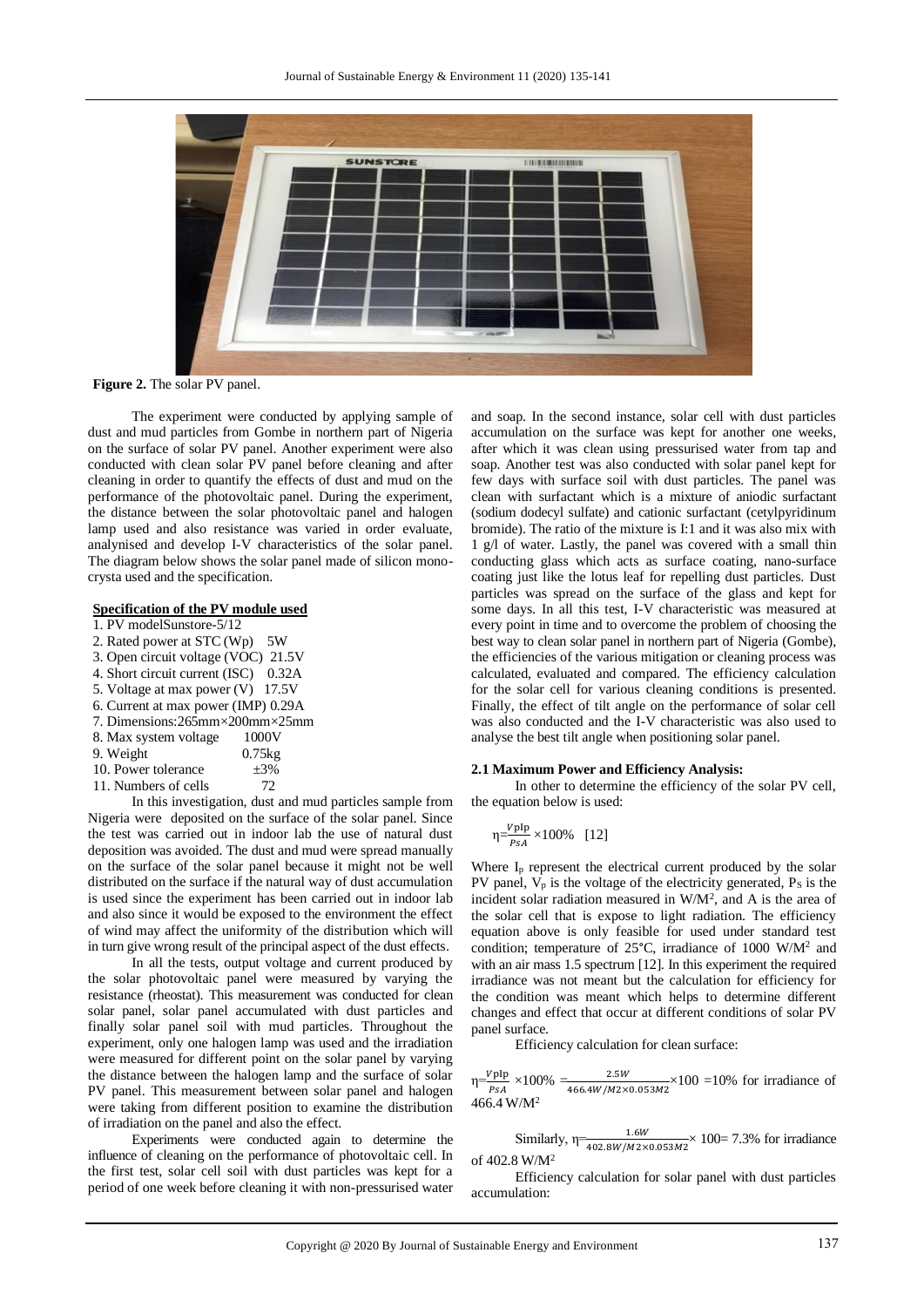$n = \frac{1.17W}{1.174}$  $\frac{1.17W}{466.4W/M2 \times 0.053M2}$  × 100= 4.7% for irradiance of 466.4 W/M<sup>2</sup>

 $\eta = \frac{0.94W}{100.0}$  $\frac{0.94W}{402.8W/m2 \times 0.053M2} \times 100 = 4.4\%$  for irradiance of 402.8 W/M<sup>2</sup>

Efficiency calculation for solar PV panel with mud particles accumulation:

η=  $0.68W$  $466.4W/M2\times0.053M2$  $\times$ 100= 2.7% for irradiance of 466.4 W/M<sup>2</sup>

$$
\eta = \frac{0.51W}{402.8W/M^2 \times 0.053M^2} \times 100 = 2.4\%
$$
 for irradiance of 402.8 W/M<sup>2</sup>

The peak power generated after cleaning with pressurised water and soap was 2.318 W and the efficiency of the solar panel is calculated as follows:

$$
\eta = \frac{Vplp}{PsA} \times 100\% = \frac{2.318W}{466.4W/M2 \times 0.053} \times 100 = 9.4\%
$$

The maximum power generated after cleaning solar panel with water and surfactants is 2.295 W and the efficiency was calculated based on the I-V characteristic reading recording from the solar panel after cleaning with water and surfactant. The efficiency is calculated as follows:

$$
\eta \!\!=\!\!\! \frac{\text{vplp}}{\text{psa}} \!\times\! 100\%\!=\!\!\! \frac{\text{2.29W}}{\text{466.4W/M2} \!\times\! 0.053} \!\times\! 100\!\!=\!\! 9.3\%
$$

The maximum power generated when solar panel is coated with thin glass nano-structure is 2.43 W and the efficiency is calculated to be 9.8% as follow:

$$
\eta = \frac{Vplp}{PsA} \times 100\% = \frac{2.43W}{466.4W/M2 \times 0.053} \times 100 = 9.8\%
$$

## **3. Result and Discussion**

The figures below show the voltage-current characteristic and P-V characteristic for PV cell with clean surface at different irradiance conditions and temperature for different tests.

The figures above for voltage-current characteristic for irradiance of 466.4 W/M<sup>2</sup> and 402.8 W/M<sup>2</sup> has the same curve and shape but there is significant difference between the two irradiances, also the shape of the graph increases as the irradiance increases. This simply shows that, the closer the light intensity or radiation to the solar panel the higher the output produced.

P-V characteristic for photovoltaic cell with surface soil with dust particles at different irradiance condition and temperature are shown in figures below (Figure 5).



**Figure 3.**P-V characteristic of a PV cell at difference irradiance and height.



Figure 4. P-V characteristic of a PV cell at difference irradiance and height.



Figure 5. P-V characteristic of a PV cell at different irradiance and height.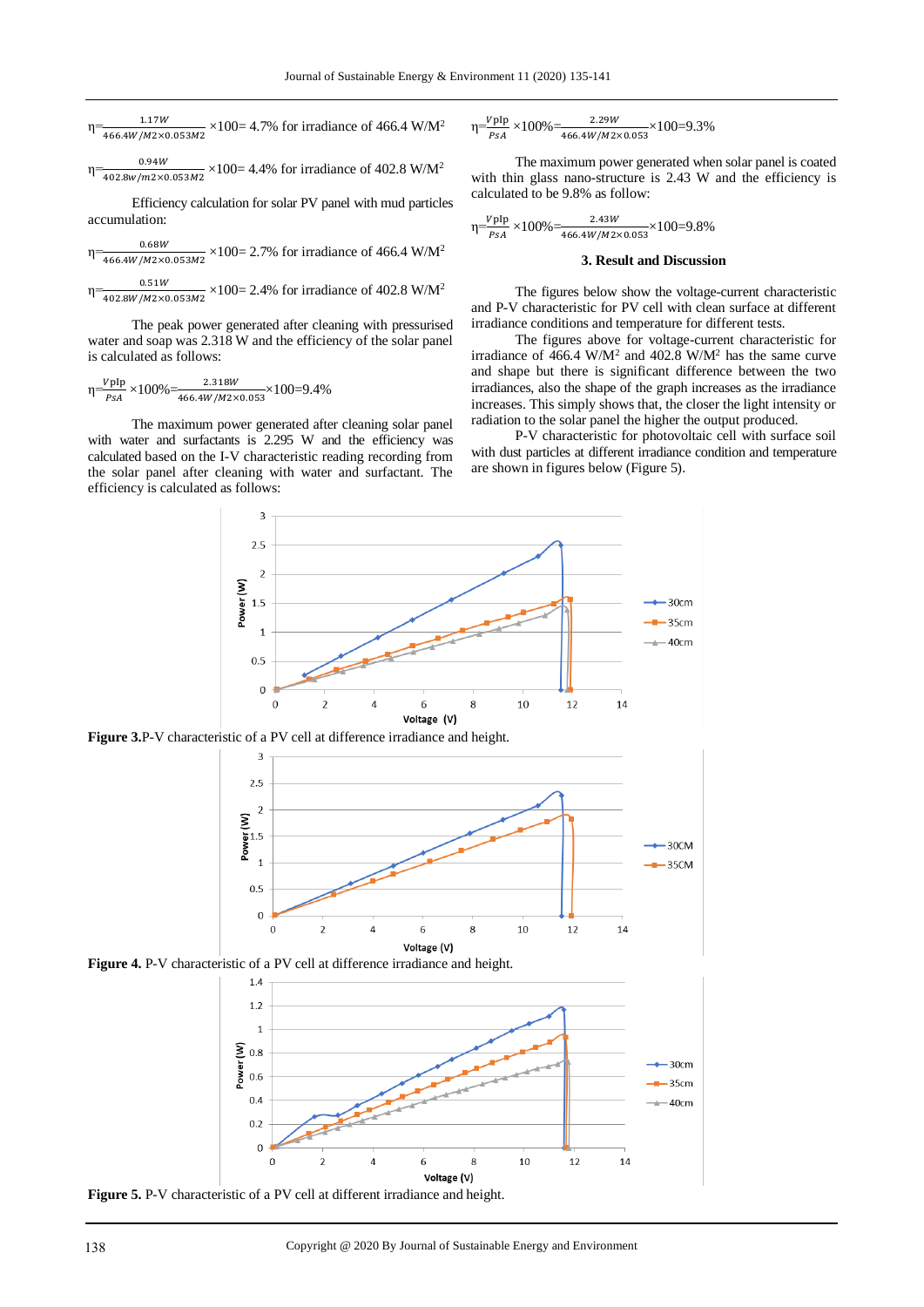The graph above for P-V characteristic of a PV cell at different irradiance has the same curve and shape but the curve and shape reduce compared to solar panel with clean surface mention above and different output power produced is due to the irradiance conditions and also the presence of dust particles. This simply means that the closer the sun or light to the solar photovoltaic cell the higher the output power generated in accordance with the dust particles on the surface of solar cell.

Similarly, the figures 6-8 show the voltage-current and P-V characteristic for a PV cell soil with mud particles at different irradiance condition and temperature and the combine graph for solar panel with dust, mud and clean surface.

From the graph, for irradiation of  $402.8$  W/M<sup>2</sup> and  $466.4$ W/M<sup>2</sup> , the curves are similar but there is significant difference between solar panel with mud particles compare to the other two conditions. This was probably as a result of dust or mud particles accumulation on it surfaces that hinder the solar radiation from reaching the surface of the solar panel. Solar PV panel with irradiation of 466.4 W/M<sup>2</sup> produces higher output power compares to the other two conditions with irradiation of 402.8 W/M<sup>2</sup>. This simply shows that the closer the light intensity or radiation to the solar panel the higher the output power produced. The maximum power produced and maximum voltage measured for the three experiments at different irradiance and temperature is show in the table 1.



Figure 6. I-V characteristic of a PV cell with dust, mud and clean surface for irradiance of 466.4 W/M<sup>2</sup> at 30 cm.



Figure 7.I-V characteristic of a PV cell with dust, mud and clean surface for irradiance of 402.8 W/M<sup>2</sup>.



Figure 8.P-V characteristic of a PV cell with dust, mud and clean surface for irradiance of 466.4 W/M<sup>2</sup> for 30 cm.

**Table 1.** Maximum power and voltage generated for different conditions on the PV panel.

|                | Maximum power with  | Maximum voltage        | Maximum power with  | Maximum voltage       |
|----------------|---------------------|------------------------|---------------------|-----------------------|
|                | irradiance of 466.4 | with irradiance of     | irradiance of 402.8 | with irradiance of    |
|                | $W/M^2$             | 466.4 W/M <sup>2</sup> | $W/M^2$             | $402.8 \text{ W/M}^2$ |
| Clean surface  | 2.5W                | 11.54V                 | 1.6W                | 11.9V                 |
| Dust particles | 1.17W               | 11.58V                 | 0.94W               | 11.65V                |
| Mud particles  | 0.68W               | 11.98V                 | 0.51W               | 11.78V                |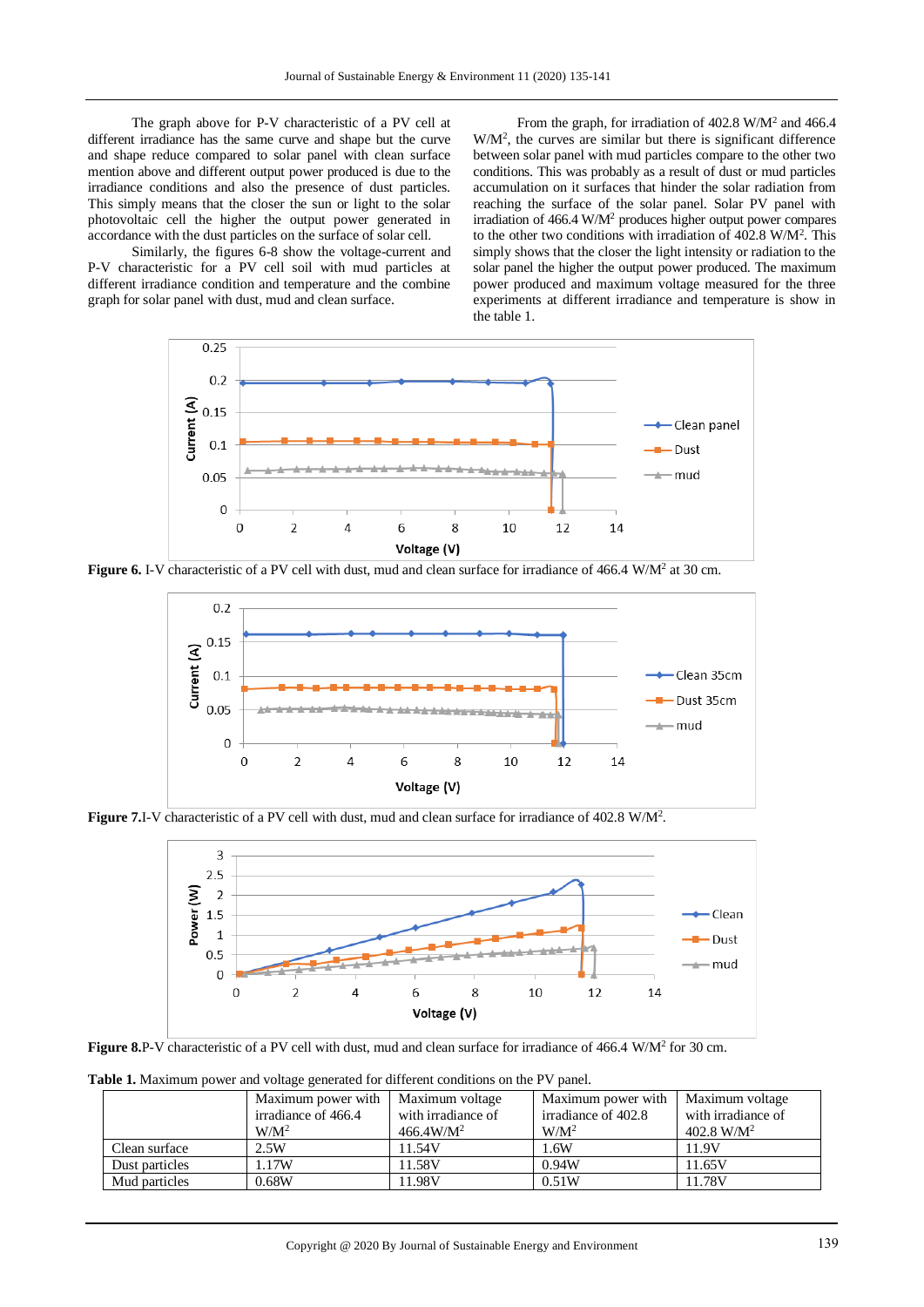In general, the current-voltage characteristic shown above for the three conditions have the same curves which represent the power generated by the solar PV system. From the table above, it is shown that highest power is gotten from solar panel with clean surface and the curve reduces as soon as dust particles are deposited on the surface of the panel thereby reducing the energy generated. The graph of P-V characteristic clearly shows the trend on how dust or mud particles introduction reduces the energy generated by the solar PV system.

Peak power is obtained from calculation using the measured value of voltages and current for three conditions at different irradiations as shown in the table 1 above. It is clearly shown in the table above that the highest maximum power generated occurred when the solar PV system is clean and the lowest was when the panel is soil with mud simply because of the mud deposit on the surface of the solar PV cell. This mud or dust deposit reduces the solar radiation reaching the panel, therefore reduces the peak power of the solar PV system. The peak power value for irradiation of 466.4 W/M<sup>2</sup> for clean surface, panel with dust and panel with mud is 2.5 W, 1.17 W and 0.68 W. This value for the three conditions clearly shows that dust has effect on the peak power of a solar PV system and further investigation would be suggested for future purposes.

The highest efficiency calculated for solar panel with clean surface is 10%, solar panel soil with dust particles is observed to be 4.7%, solar panel soil with mud particles is also observed to be 2.7%. This calculated value clearly shows that solar PV system with dust or mud particles on its surface has great effect on the efficiency and the maximum power generated.

The cleaning methods on performance of PV panel were carried out using three different mitigation procedures namely: (1) cleaning with pressurised water with soap, (2) cleaning with water and surfactant, (3) and finally, solar panel coated with thin glass nano-structure. The figures 9 and 10 show the P-V and voltage-current characteristic for solar panel clean with pressurised water and soap:

The results above show that solar panel coated with thin glass nano-structure has the highest power generated and efficiency at the end of the cleaning. The result of the solar clean with pressurised water and chemical has small significant changes. The power generated by clean solar PV panel is 2.5W and efficiency was 10%. This cleaning experiment conducted shows that solar panel coated with glass is the best method used to clean solar panel in northern part of Nigeria. Solar panel clean with pressurised water has so many disadvantages since it requires much water and energy to hold the horse during cleaning. This water is rare and quite expensive in northern part of Nigeria. Secondly, cleaning with surfactant chemical is seen to be an effective method but has some drawback which made it very difficult to be used in the northern part of Nigeria. The drawback is the availability of the chemical in the market and the cost of getting it, also the inadequate qualify person to mix the water and the chemical in a right proportion (ratio). From the experimental result, coating seem to be the best effective cleaning method since it those do not require water and chemical, and the coating materials is easily available in the market. The coating material act as a lotus leaf which repelled particles when drop on the surface.

P-V and I-V characteristic for different tilt angle shows that maximum power was generated when the tilt angle is around 10-20 degree. It can be concluded that solar panel must be position rightly, facing the sun light before it can produce the require amount of energy needed at a particular time.



Figure 9.I-V characteristic of a PV cell with different tilt angles for irradiance of 466.4W/M<sup>2</sup>.



Figure 10.P-V characteristic of a PV cell for irradiance of 466.4W/M<sup>2</sup> with different tilt angle.